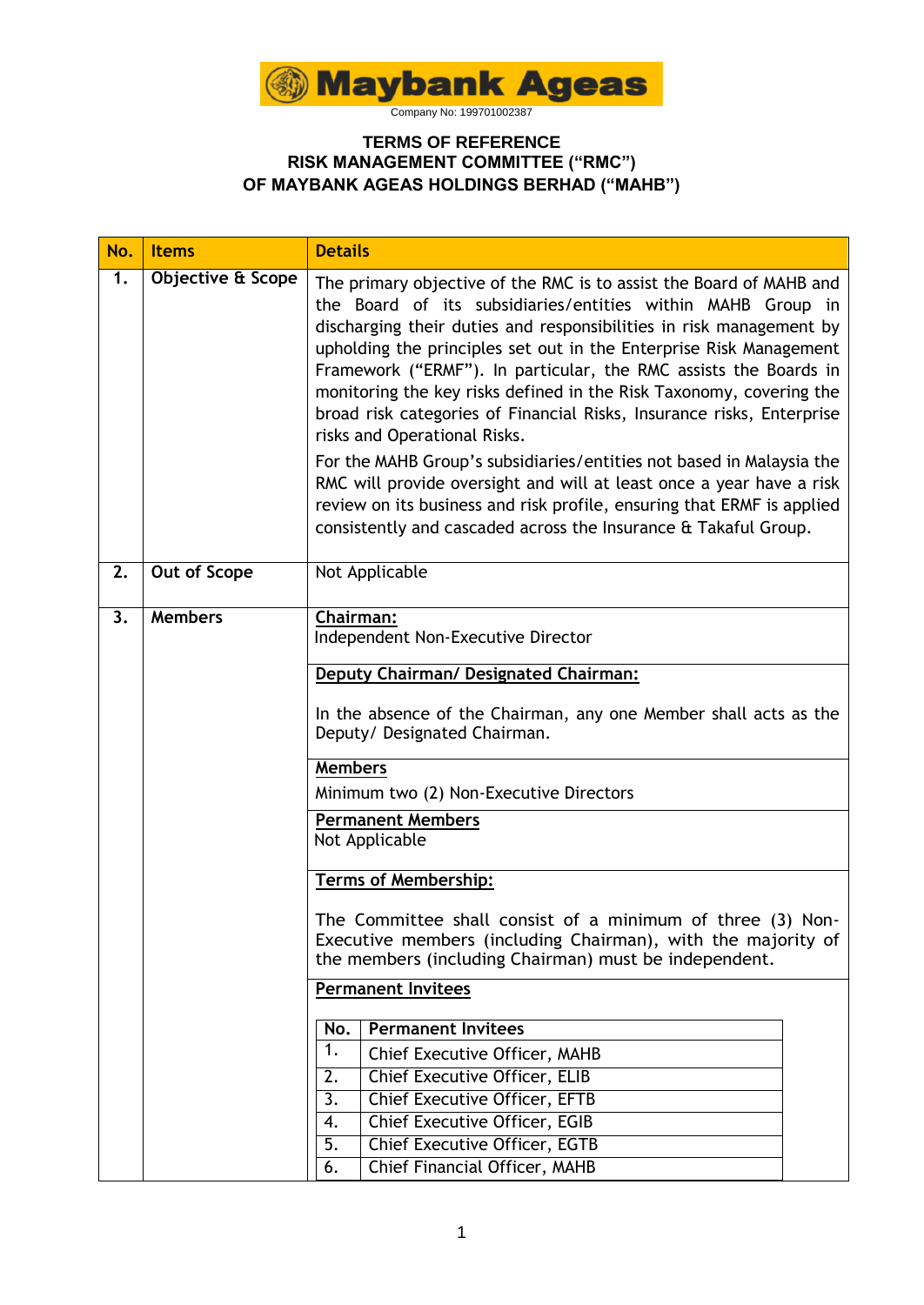

| No. | <b>Items</b>                  | <b>Details</b>                                                                                                                                                                                                                                                                                                                                                                                                                                                                                                                                                                                                                      |  |  |  |
|-----|-------------------------------|-------------------------------------------------------------------------------------------------------------------------------------------------------------------------------------------------------------------------------------------------------------------------------------------------------------------------------------------------------------------------------------------------------------------------------------------------------------------------------------------------------------------------------------------------------------------------------------------------------------------------------------|--|--|--|
| 3.  | <b>Members</b><br>(cont'd)    | <b>Permanent Invitees</b><br>No.<br>$\overline{7}$ .<br>Chief Risk Officer, MAHB<br>8.<br>Group Chief Risk Officer, Maybank Group<br>9.<br>Appointed Actuary of ELIB<br>10<br>Appointed Actuary of EFTB<br>Appointed Actuary EGIB & EGTB<br>11.<br>Chief Executive Officer of EIPL is expected as and<br>12.<br>when required<br>13.<br>Chief Information Security Officer of MAHB [as and<br>when required to cover on Risk Management in<br>Technology (RMiT)]<br>Head of Compliance of MAHB [as and when required<br>14.<br>to cover on Compliance]<br>Note: Expert/Consultant may be invited as and when needed or<br>required. |  |  |  |
| 4.  | Quorum                        | Quorum<br>At least two (2) of the Members including the (Designated/Alternate)<br>Chairman should be in attendance to call the meeting to order.                                                                                                                                                                                                                                                                                                                                                                                                                                                                                    |  |  |  |
| 5.  | <b>Decision</b>               | <b>Decision Making</b><br>The affirmative vote of a majority of Members present at a meeting<br>at which a quorum is present shall constitute the decision of the<br>Committee. In case of a tying vote, the casting vote is given to the<br>Chairman.                                                                                                                                                                                                                                                                                                                                                                              |  |  |  |
| 6.  | Secretary                     | Company Secretary or as appointed by Chairman                                                                                                                                                                                                                                                                                                                                                                                                                                                                                                                                                                                       |  |  |  |
| 7.  | <b>Reporting</b><br>Committee | The RMC reports to the Board of MAHB as well as the Board of the<br>entities for ELIB, EFTB, EGIB and EGTB for respective related<br>topics. RMC also provides oversights to the subsidiaries not based<br>in Malaysia. The Management Risk Committee ("MRC") reports to<br>the RMC.                                                                                                                                                                                                                                                                                                                                                |  |  |  |
| 8.  | Meeting<br>Frequency          | Meeting shall be held at least four (4) times a year and before every<br>Board meeting, with the best practice to be at least five (5) working<br>days apart.<br>Note: The Chairman has the discretion to increase the frequency of<br>the meeting or call for additional meeting based on needs and<br>urgency. Chairman also has the discretion to change the format<br>and/or agenda of the meeting.                                                                                                                                                                                                                             |  |  |  |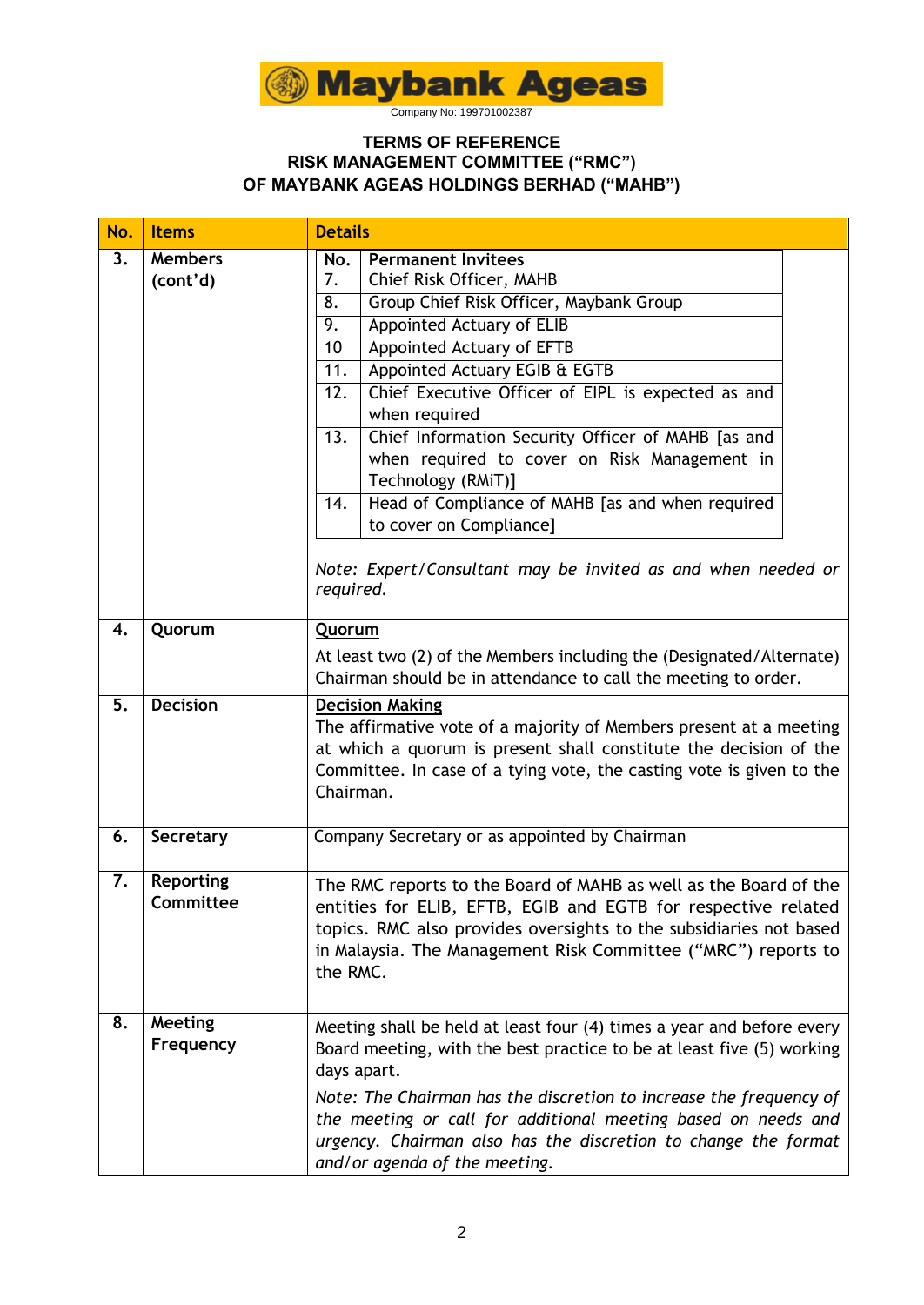

| No. | <b>Items</b>                                        | <b>Details</b>                                                                                                                                                                                                                                                                                                               |  |  |  |
|-----|-----------------------------------------------------|------------------------------------------------------------------------------------------------------------------------------------------------------------------------------------------------------------------------------------------------------------------------------------------------------------------------------|--|--|--|
| 9.  | <b>Attendance</b>                                   | Member must attend at least 75% of the committee meetings held in<br>each financial year, and must not be represented another person to<br>attend or participate in a meeting on his/her behalf.                                                                                                                             |  |  |  |
| 10. | Authority                                           | The RMC is authorised by the MAHB Board of Directors to oversee the<br>overall Risk and Compliance related matters of the MAHB Group<br>entities.                                                                                                                                                                            |  |  |  |
|     |                                                     | The RMC shall have access to all information, documents and<br>personnel in the discharge of its duties; or                                                                                                                                                                                                                  |  |  |  |
|     |                                                     | The RMC is authorised to establish Sub-Committees to consider<br>specific matters of importance, and to approve their TOR.                                                                                                                                                                                                   |  |  |  |
| 11. | Key<br><b>Responsibilities of</b><br>the Committees | 1. RMC is responsible to endorse/approve the recommendation of<br>Risk Management, Technology Risk Management and compliance<br>frameworks and policies for group wide adoption<br>2. RMC oversees group wide implementation of ERMF and provide<br>guidance for MRC's execution of the programs, actions and<br>activities. |  |  |  |
|     |                                                     |                                                                                                                                                                                                                                                                                                                              |  |  |  |
|     |                                                     | The key roles of RMC in enforcing ERMF are as follows:                                                                                                                                                                                                                                                                       |  |  |  |
|     |                                                     | 3. Promote strong risk culture, that the remuneration and<br>performance review is aligned to prudent risk taking and adjusted<br>appropriately for risks. RMC plays a role in ensuring the incentives<br>provided by the remuneration system takes into consideration all<br>relevant risk elements.                        |  |  |  |
|     |                                                     | 4. Ensure the conduct of business and organisation as a whole meets<br>the policyholder's reasonable expectations, where all the<br>customers are treated fairly and their interest are upheld at all<br>times.                                                                                                              |  |  |  |
|     |                                                     | 5. Endorse Risk Appetite Statements and recommend to the Board<br>of MAHB & Board of the entities for approval. For the entity not<br>based in Malaysia, material deviations proposed by entity shall be<br>endorsed by the RMC before they get approved by the entity local<br>governance committees.                       |  |  |  |
|     |                                                     | Oversee the integration of Risk Appetite Statements across group<br>6.<br>wide risk-taking activities, and review MAHB's risk management<br>strategies periodically such that they are adjusted to reflect risk<br>appetites, capital heath, and market /<br>macroeconomic<br>conditions.                                    |  |  |  |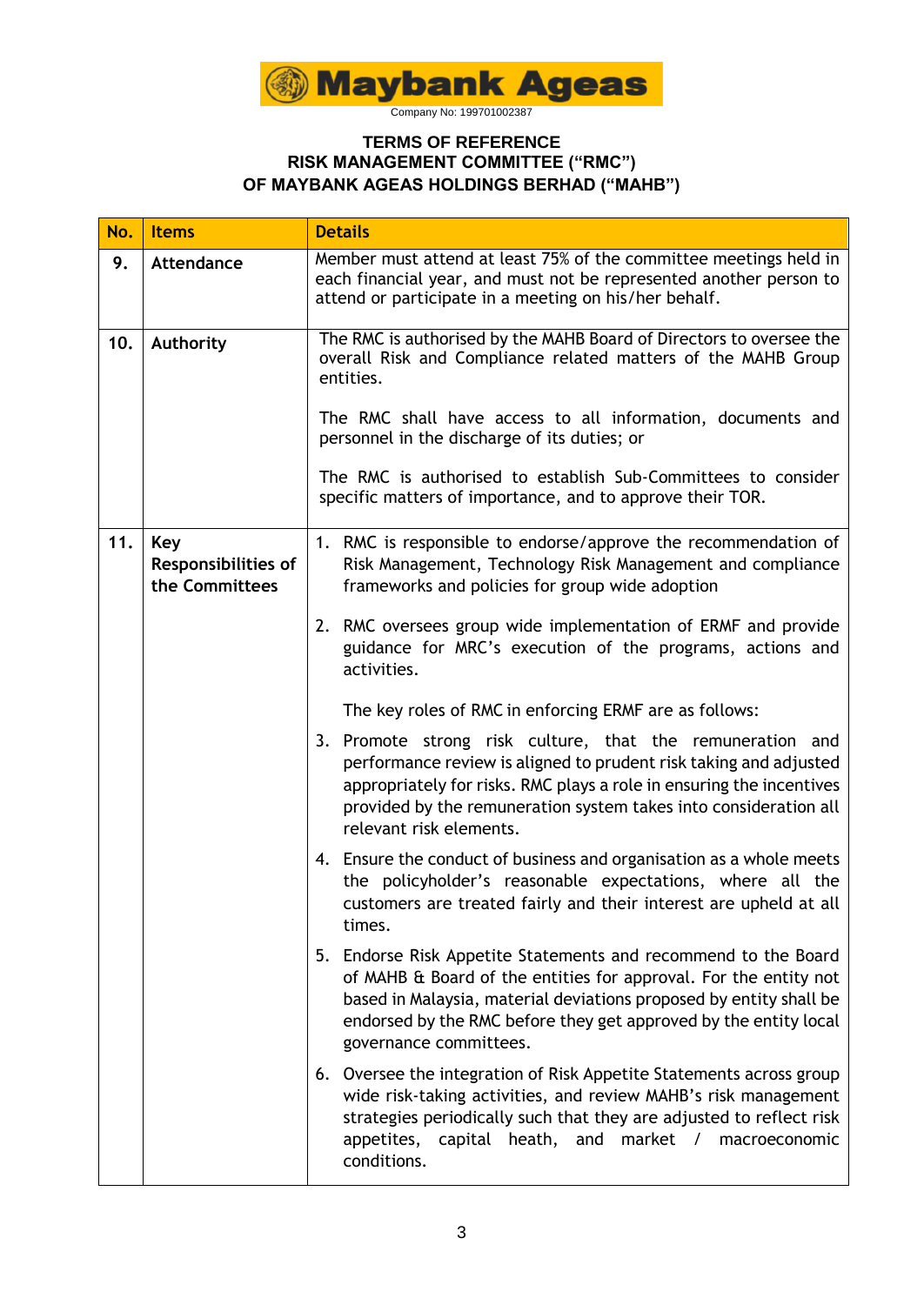

| No. | <b>Items</b>                                                    | <b>Details</b>                                                                                                                                                                                                                                                                                                            |  |  |  |
|-----|-----------------------------------------------------------------|---------------------------------------------------------------------------------------------------------------------------------------------------------------------------------------------------------------------------------------------------------------------------------------------------------------------------|--|--|--|
| 11. | Key<br><b>Responsibilities of</b><br>the Committees<br>(cont'd) | 7. Monitor the risks relating to business initiatives and major<br>management initiatives (e.g. systems, business model and major<br>acquisitions) and approve or recommend the undertaking of any<br>major activities for Board's approval.                                                                              |  |  |  |
|     |                                                                 | 8. Support MRC in ensuring the independency and the adequacy of<br>resources to enable the effective risk management, i.e.<br>necessary infrastructures, systems, personnel, trainings and<br>skillsets in supporting risk management practices and processes<br>to identify, measure, monitor, manage and control risks. |  |  |  |
|     |                                                                 | 9. RMC should be informed and updated with the periodic risk<br>reports for ensuring adherence to ERMF (incl. key risk indicators,<br>risk exposures, risk portfolio composition and risk management<br>activities).                                                                                                      |  |  |  |
|     |                                                                 | 10. RMC is responsible to provide oversights in addressing the<br>regulatory concerns raised under the BNM's Supervisory letters<br>and approve the management response and updates to the<br>matters for submission to BNM                                                                                               |  |  |  |
|     |                                                                 | RMC's Specific Duties (Non-Exhaustive)                                                                                                                                                                                                                                                                                    |  |  |  |
|     |                                                                 | 11. To approve stress test parameters / scenarios to assess the<br>resulting impacts of risks on capital adequacy and profitability<br>under stress, and forward the stress test results for approval by<br>the Board.                                                                                                    |  |  |  |
|     |                                                                 | 12. To review ICAAP implementation & reporting, and endorse the<br>proposal of capital target levels for the MAHB group and its<br>subsidiaries (including proposed deviations if applicable). The<br>proposal shall then be forwarded to the Board for approval.                                                         |  |  |  |
|     |                                                                 | 13. To review and approve the recommendation of Investment<br>Mandates (entity specific fund, including shareholder funds)                                                                                                                                                                                                |  |  |  |
|     |                                                                 | 14. To review and approve new products and/or distribution channels<br>which contain new risk elements that can lead to a material<br>change in risk-return expectations.                                                                                                                                                 |  |  |  |
|     |                                                                 | 15. To provide oversight over MAHB's state of business continuity<br>preparedness and review MAHB's annual attestation on the<br>sufficient awareness of such risks, mitigating measures and state<br>of readiness.                                                                                                       |  |  |  |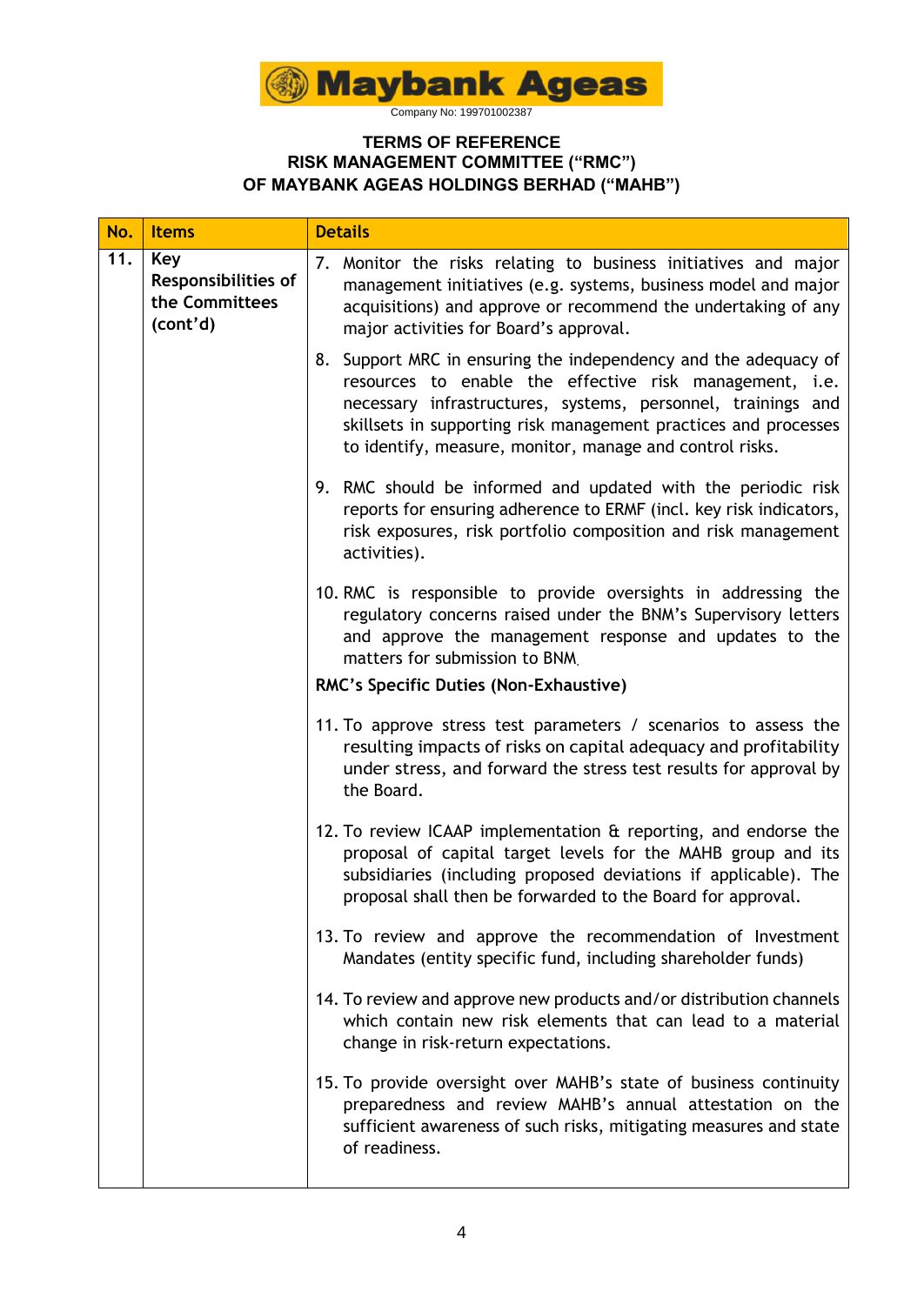

| No.     | <b>Items</b>                                                    | <b>Details</b>                                                                                                                                                                                                                                                                                            |  |  |  |
|---------|-----------------------------------------------------------------|-----------------------------------------------------------------------------------------------------------------------------------------------------------------------------------------------------------------------------------------------------------------------------------------------------------|--|--|--|
| 11.     | Key<br><b>Responsibilities of</b><br>the Committees<br>(cont'd) | 16. To carry out such other responsibilities as may be delegated to it<br>by the Board from time to time.                                                                                                                                                                                                 |  |  |  |
|         |                                                                 | <b>Compliance Related</b>                                                                                                                                                                                                                                                                                 |  |  |  |
|         |                                                                 | 17. Endorse policies and framework to identify, assess, monitor and<br>manage regulatory compliance risk for the MAHB Group.                                                                                                                                                                              |  |  |  |
|         |                                                                 | 18. Review, recommend and oversee the implementation of policies<br>on compliance for MAHB Group including but not limited to the<br>relevant policies for the prevention of Anti-Money Laundering and<br>Counter Financing of Terrorism (AMF/CFT), whistleblowing, anti-<br>bribery & corruption Policy. |  |  |  |
|         |                                                                 | 19. Review and assess the adequacy of infrastructure, resources and<br>systems to manage compliance risk and recommend improvement<br>to ensure effectiveness.                                                                                                                                            |  |  |  |
|         |                                                                 | 20. At least annually, evaluate the effectiveness of the MAHB Group's<br>overall management of compliance risk, having regards to the<br>assessments of senior management and internal audit, as well as<br>the Compliance team and recommend improvement needed to<br>the Board.                         |  |  |  |
|         |                                                                 | 21. Review assess and recommend to the Board corrective measures<br>to address compliance risk concerns as highlighted by the<br>Compliance team and various home-host regulatory authorities,<br>where relevant.                                                                                         |  |  |  |
|         |                                                                 | 22. Review the compliance report prior to submission to the Board.                                                                                                                                                                                                                                        |  |  |  |
|         |                                                                 | 23. Endorse the annual Compliance Plan and receive regular reports<br>on progress of the plan.                                                                                                                                                                                                            |  |  |  |
|         |                                                                 | 24. Receive reports on other matters relating to compliance risk and<br>MAHB Group's relationship with its regulators.                                                                                                                                                                                    |  |  |  |
| Related |                                                                 | Risk Management in Technology (RMiT), Cyber and IT Security                                                                                                                                                                                                                                               |  |  |  |
|         |                                                                 | 25. To ensure Board of Directors and Senior Management Committee<br>have adequate oversight of the cyber risk management profile to<br>ensure proper measure is put in place in managing the risk to the                                                                                                  |  |  |  |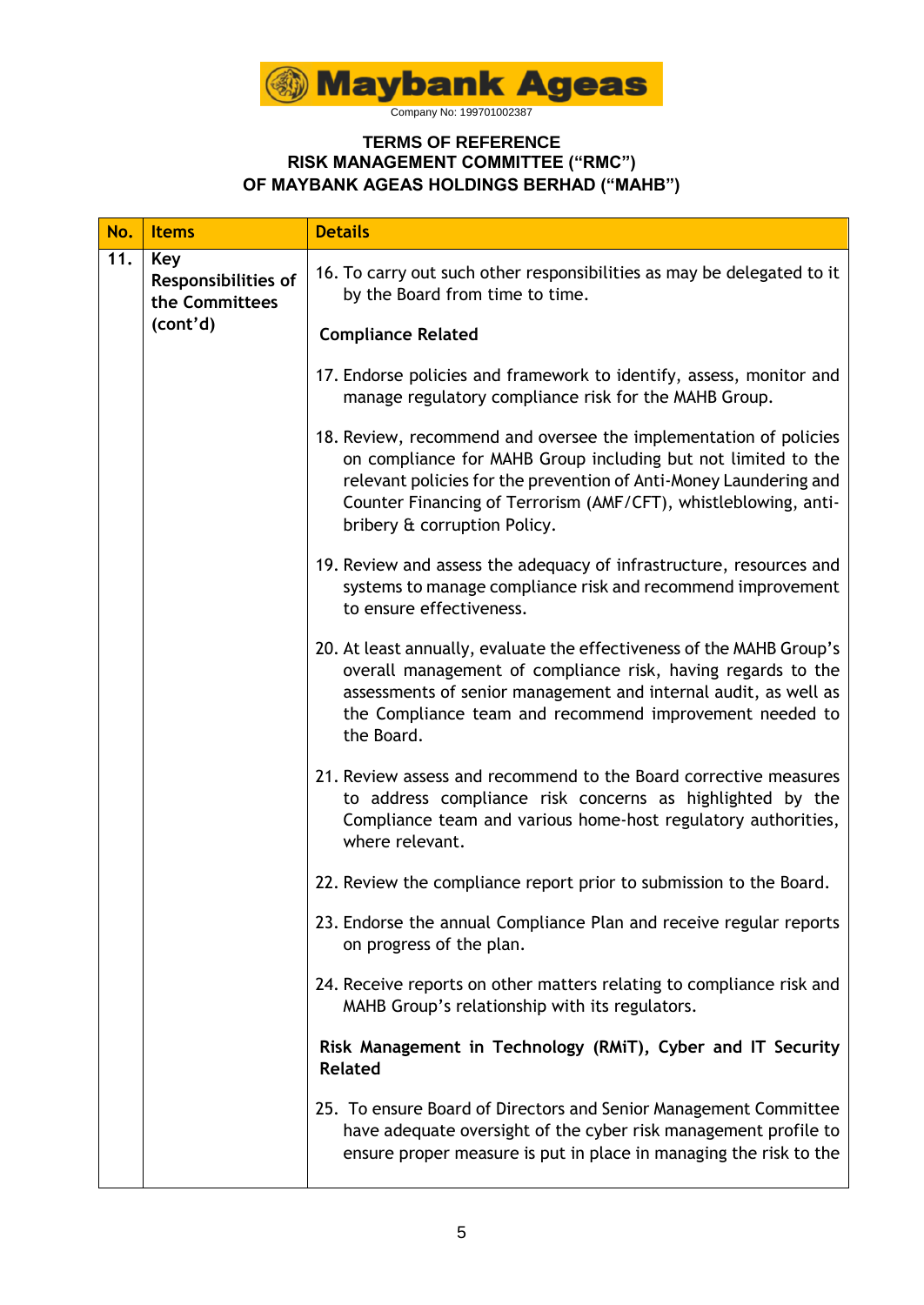

| No. | <b>Items</b>                                                    | <b>Details</b>                                                                                                                                                                          |  |  |
|-----|-----------------------------------------------------------------|-----------------------------------------------------------------------------------------------------------------------------------------------------------------------------------------|--|--|
| 11. | Key<br><b>Responsibilities of</b><br>the Committees<br>(cont'd) | organization, its employees, customers, reputation, assets and<br>interests of stakeholders (shareholders, regulators).                                                                 |  |  |
|     |                                                                 | 26. To ensure consistency of IT Risk Management policies,<br>methodologies and process within the Company including<br>tracking RMiT implementation progress to ensure full compliancy. |  |  |
|     |                                                                 | 27. To ensure effective and timely implementation and management<br>of IT project risk assessment.                                                                                      |  |  |
|     |                                                                 | 28. To ensure the implementation and deployment of Operational<br>Risk and Control Self-Assessment ("RCSA") within the CISO<br>organisation.                                            |  |  |
|     |                                                                 | 29. To provide independent risk assessment on system readiness and<br>development, new tools and platform.                                                                              |  |  |
|     |                                                                 | 30. To conduct Cyber Risk Assessment on Outsourcing Service<br>Provider and to extend assessment for critical third party<br>vendors.                                                   |  |  |
| 12. | <b>Compliance With</b><br>Shariah (for EFTB<br>and EGTB)        | Not Applicable                                                                                                                                                                          |  |  |
| 13. | <b>Key Agenda Topics</b><br>(Non-Exhaustive)                    | 1. All Risk, Technology Risk Management and Compliance Governing<br>Frameworks, Policies and Investment Mandates (including any<br>subsidiary required deviations)                      |  |  |
|     |                                                                 | 2. Risk Appetite Statement                                                                                                                                                              |  |  |
|     |                                                                 | 3. Key Risk Indicators                                                                                                                                                                  |  |  |
|     |                                                                 | 4. BNM Supervisory Letters and related resolution plans /<br>management actions                                                                                                         |  |  |
|     |                                                                 | 5. Stress Tests, Scenario tests and sensitivity analysis                                                                                                                                |  |  |
|     |                                                                 | 6. Capital Management (including ITCL setting, ICAAP, ORSA and<br>Solvency Reports)                                                                                                     |  |  |
|     |                                                                 | 7. Cost of Capital Review                                                                                                                                                               |  |  |
|     |                                                                 | 8. Business Continuity Plan, Recovery and Resolution Plans & Crisis<br><b>Simulation Exercise</b>                                                                                       |  |  |
|     |                                                                 | 9. RCSA, exception report and Key Risk Heatmap                                                                                                                                          |  |  |
|     |                                                                 | 10. Product Report & Half Yearly Product Review                                                                                                                                         |  |  |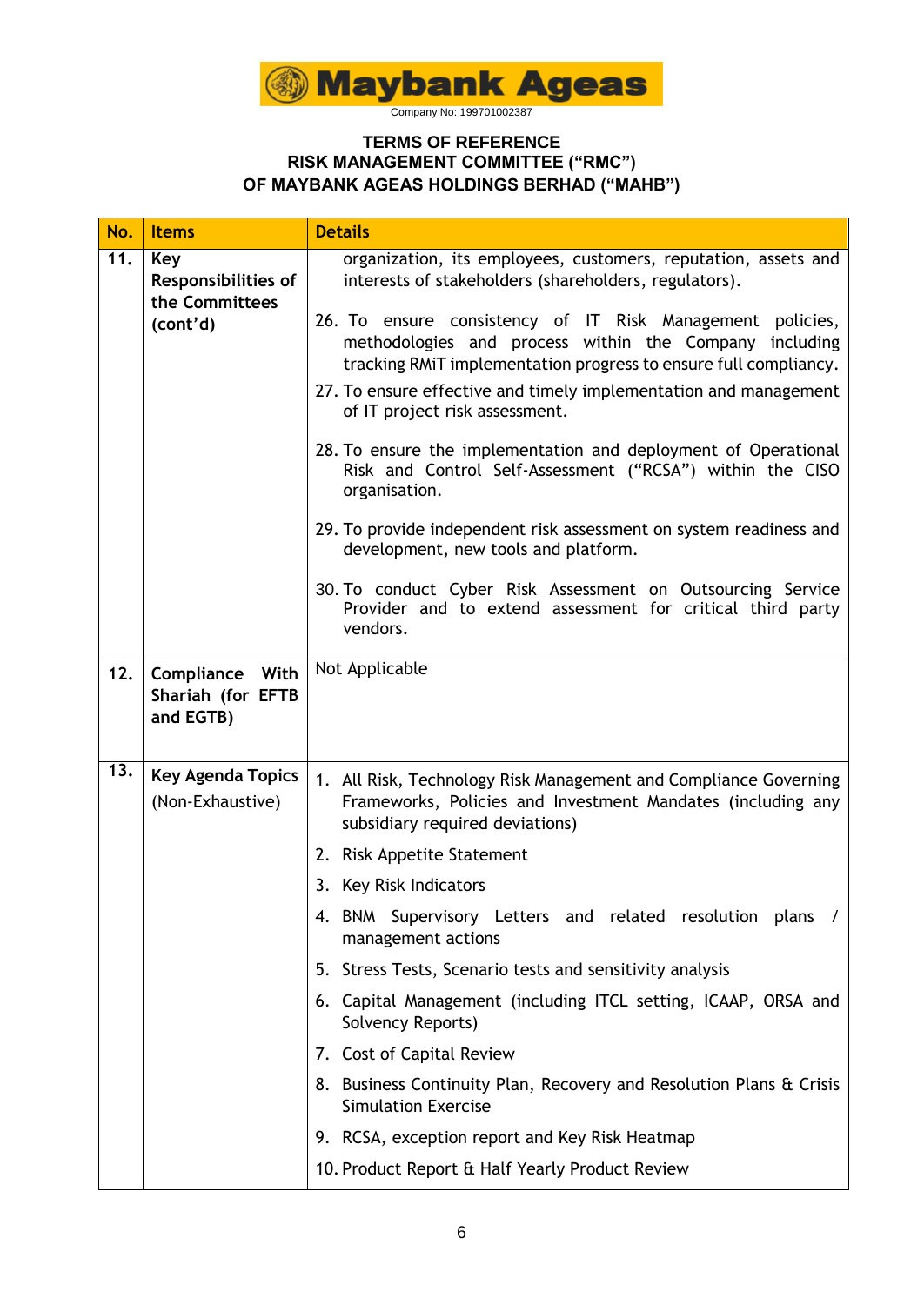

| No.               | <b>Items</b>                                             | <b>Details</b>                                                                                                                                           |  |  |  |
|-------------------|----------------------------------------------------------|----------------------------------------------------------------------------------------------------------------------------------------------------------|--|--|--|
| 13.               | <b>Key Agenda Topics</b><br>(Non-Exhaustive)             | 11. Reinsurance Deviations / Breaches & Reinsurance Quarterly<br>Update / Reinsurance Treaties / Reinsurance Renewal Program                             |  |  |  |
|                   | (cont'd)                                                 | 12. New Business Margin Report (Life & Family) and Excess Margin<br>Report (General Insurance & Takaful)                                                 |  |  |  |
|                   |                                                          | 13. Analysis of Surplus (Life & Family)                                                                                                                  |  |  |  |
|                   |                                                          | 14. Risk assessment papers on major projects (as and when required)                                                                                      |  |  |  |
|                   |                                                          | 15. Asset-Liability Cashflow Gap                                                                                                                         |  |  |  |
|                   |                                                          | 16. Chief Risk Officer (CRO) Letter and Risk Management Plan                                                                                             |  |  |  |
|                   |                                                          | 17. Compliance Quarterly Report                                                                                                                          |  |  |  |
|                   |                                                          | 18. Progress Update on Policy Document Implementation                                                                                                    |  |  |  |
|                   |                                                          | 19. Compliance Plan                                                                                                                                      |  |  |  |
|                   |                                                          | 20. IT Security, Risk and Compliance Dashboard                                                                                                           |  |  |  |
|                   |                                                          | 21. RMiT progress report                                                                                                                                 |  |  |  |
|                   |                                                          | 22. IT Security incident report                                                                                                                          |  |  |  |
|                   |                                                          |                                                                                                                                                          |  |  |  |
| 14.               | <b>Related</b><br>Regulatory/ Policy<br><b>Documents</b> | This Terms of Reference (TOR) shall be read together with BNM's<br>Policy Document on Corporate Governance issued on 3 August 2016.                      |  |  |  |
| 15.               | Minutes of<br>Meeting                                    | The Secretary shall prepare the minutes of the meeting and circulate<br>to the members of the RMC for comments within 14 working days of<br>the meeting. |  |  |  |
| $\overline{16}$ . | <b>Collation of</b><br><b>Meeting Papers</b>             | All papers and/or reports to be tabled at the meeting shall be<br>forwarded to the Secretariat at least five (5) working days prior to<br>the meeting.   |  |  |  |
| 17.               | <b>Others</b>                                            | All other information that is deemed important for the purpose of<br>the RMC.                                                                            |  |  |  |
| 18.               | Frequency of<br>review                                   | The TOR needs to be reviewed at least every 2 years from the date<br>of last approval or as and when required.                                           |  |  |  |